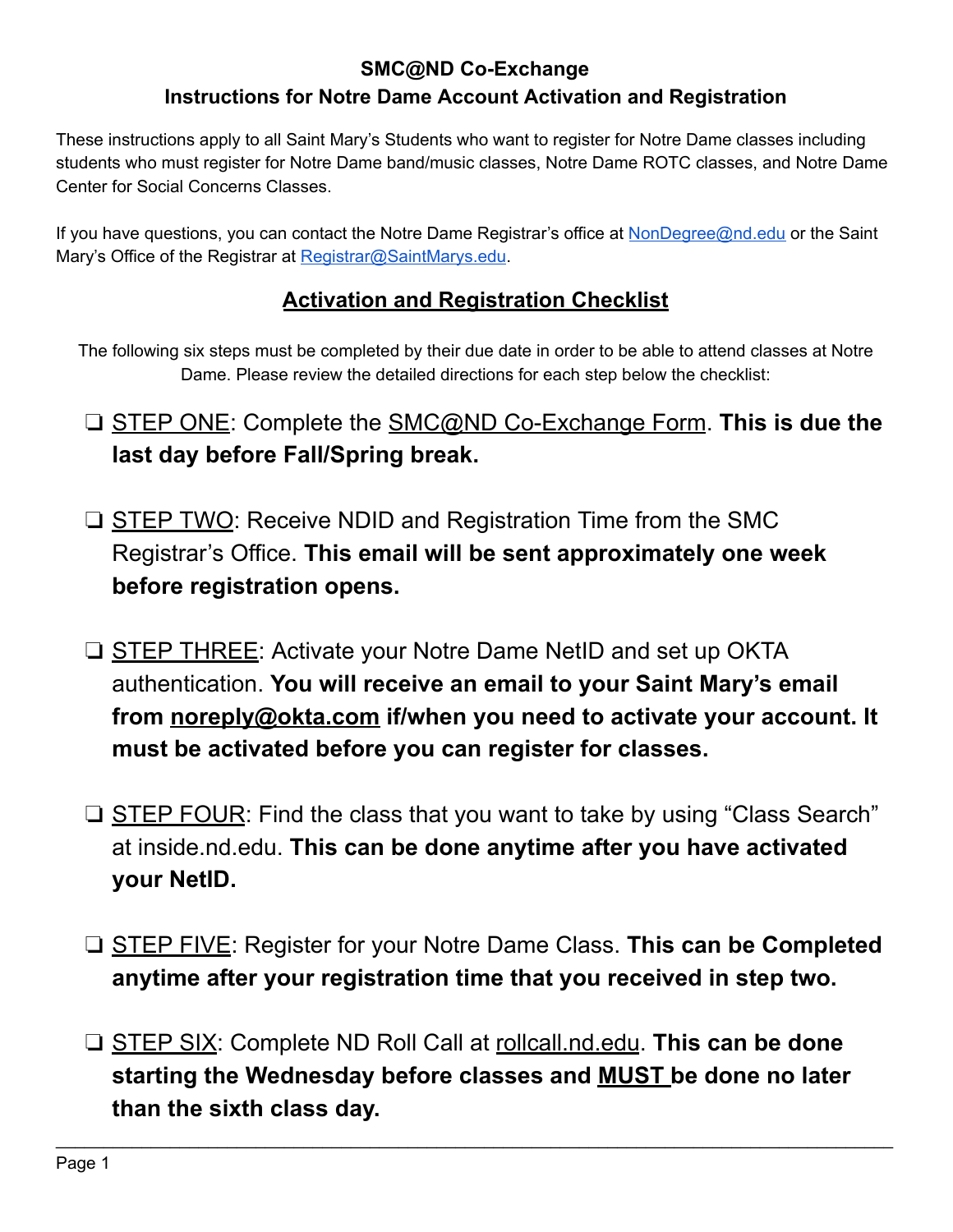# <span id="page-1-0"></span>**Step One: Complete the SMC@ND Co-Exchange Form**

Saint Mary's students who plan to take a course at ND must submit a **SMC@ND Co-Exchange Form** before leaving for Fall/Spring break to receive a priority registration time to register for a class during pre-registration. **If you miss this deadline, you can still complete the form. Students that submit forms after the deadline will not be able to register until the first day of the semester.** 

### <span id="page-1-1"></span>**Step Two: Receive NDID and Registration Time from the SMC Registrar's Office**

You will receive a communication from the SMC Office of the Registrar that will contain your Notre NDID (Notre Dame 900-Number) and your registration start time. This communication will be sent to your SMC email address approxamitly one week before registration opens. You will need to complete step three prior to your registration start time.

#### <span id="page-1-2"></span>**Step Three: Active Your Notre Dame Net ID and Set Up OKTA Authentication**

 $\mathcal{L}_\mathcal{L} = \mathcal{L}_\mathcal{L} = \mathcal{L}_\mathcal{L} = \mathcal{L}_\mathcal{L} = \mathcal{L}_\mathcal{L} = \mathcal{L}_\mathcal{L} = \mathcal{L}_\mathcal{L} = \mathcal{L}_\mathcal{L} = \mathcal{L}_\mathcal{L} = \mathcal{L}_\mathcal{L} = \mathcal{L}_\mathcal{L} = \mathcal{L}_\mathcal{L} = \mathcal{L}_\mathcal{L} = \mathcal{L}_\mathcal{L} = \mathcal{L}_\mathcal{L} = \mathcal{L}_\mathcal{L} = \mathcal{L}_\mathcal{L}$ 

Before your first semester and after you miss a semester taking classes, you will need to activate your Notre Dame Net ID and Set up OKTA Authentication. Around the same time that you receive your NDID, you will receive an email from [NoReply@OKTA.com](mailto:NoReply@OKTA.com).

This email will have your Notre Dame Email and your NetID. Simply click on the "Activate Okta Account" button to be redirected to the NetID Activation page. Once you activate your NetID, you will then set up Okta authentication.

If you are currently taking a class ND and are signing up for class in the following semester (Taking a class in the fall and signing up for a Spring class or taking a Class in the Spring and signing up for the fall) then you do not need to reactivate your account. You can skip this step and go directly to Step 4.

If you do not receive the email from [noreply@OKTA.com](mailto:noreply@OKTA.com) within 24 hours after receiving the NDID email (Step Two), contact the ND OIT department at 574-631-8111 to have them resend the NetID and Okta activation email.



Welcome to the University of Notre Dame!

Hi Your Name

The University of Notre Dame uses Okta to manage the IT services you will have access to as a member of the Notre Dame community.

The activation process works best if all steps of enrollment are completed in a single session. To prepare your devices before initiating the enrollment process, watch this short video to learn more about enrolling in Okta: https://ntrda.me/enrollvid. It is not recommended to initiate the process from your mobile phone.

Click the following link to activate your Okta account:



Your username and email address is Your Notre Dame Email will be here YOUR NetID is Your Notre Dame NetID will be here

Notre Dame's sign-in page is https://okta.nd.edu

If you need further assistance, please contact the OIT Help Desk at 574-631-8111, oithelp@nd.edu, or chat online at: https://help.nd.edu.

This is an automatically generated message from Okta. Replies are not monitored or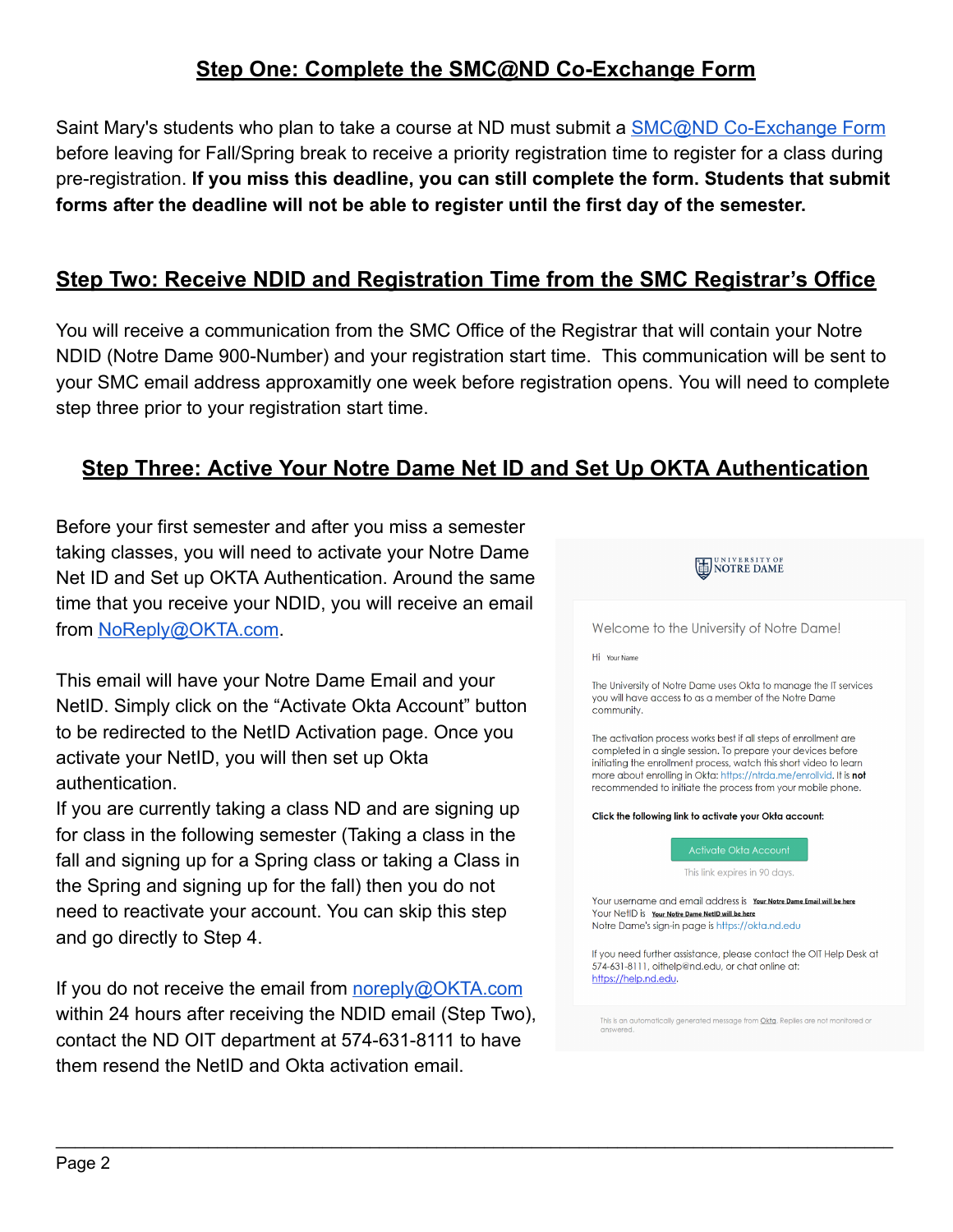# <span id="page-2-0"></span>**Step Four: Find Notre Dame Classes Using "Class Search"**

Once you have activated your NetID, you can now go to inside.nd.edu to access the "Class Search" application. Once you log in to inside.nd.edu (using the sign in drop down on the top right of the screen), type "Class Search" into the search box at the top. Once you see the Class Search page, click Start and that will open up the class search. Please note, if there are any Restrictions or Pre-Requisites for the course, you must contact the department for that class in order to get an override.



#### <span id="page-2-1"></span>**Step Five: Register for Classes using NOVO Registration**

 $\mathcal{L}_\mathcal{L} = \mathcal{L}_\mathcal{L} = \mathcal{L}_\mathcal{L} = \mathcal{L}_\mathcal{L} = \mathcal{L}_\mathcal{L} = \mathcal{L}_\mathcal{L} = \mathcal{L}_\mathcal{L} = \mathcal{L}_\mathcal{L} = \mathcal{L}_\mathcal{L} = \mathcal{L}_\mathcal{L} = \mathcal{L}_\mathcal{L} = \mathcal{L}_\mathcal{L} = \mathcal{L}_\mathcal{L} = \mathcal{L}_\mathcal{L} = \mathcal{L}_\mathcal{L} = \mathcal{L}_\mathcal{L} = \mathcal{L}_\mathcal{L}$ 

Once you completed the steps above and your registration period is open (the time you received in Step Two), you can now register for your ND classes through Inside.ND.edu. Once you log in to inside.nd.edu (using the sign in drop down on the top right of the screen), type "NOVO" or "Registration" into the search box at the top. Once you the "NOVO Registration- Add/Drop" Icon, click on it to open up NOVO application.

In the NOVO Application, Select "Add/Drop Classes". You can add the class that you selected in Step Four and register for that class. Please note, if there are any Restrictions or Pre-Requisites for the course, you must contact the department for that class in order to get an override prior to registering for the class.



| m.                         | <b>@</b> ellucian |                                                                                                                                      |  |                                                                                                               |
|----------------------------|-------------------|--------------------------------------------------------------------------------------------------------------------------------------|--|---------------------------------------------------------------------------------------------------------------|
| Student Registration       |                   |                                                                                                                                      |  |                                                                                                               |
| Registration               |                   |                                                                                                                                      |  |                                                                                                               |
|                            |                   |                                                                                                                                      |  |                                                                                                               |
| What would you like to do? |                   |                                                                                                                                      |  |                                                                                                               |
|                            |                   | Registration Status and Holds<br>View registration status, update student term data, and complete pre-<br>registration requirements. |  | <b>Browse Classes</b><br>Looking for classes? In this section you can browse classes you find<br>interesting. |
|                            |                   | Add/Drop Classes (STUDENT USE ONLY)<br>Search and register for your classes. You can also view and manage your<br>schedule.          |  | Schedules<br>View your past schedules and your ungraded classes.                                              |
|                            |                   |                                                                                                                                      |  |                                                                                                               |